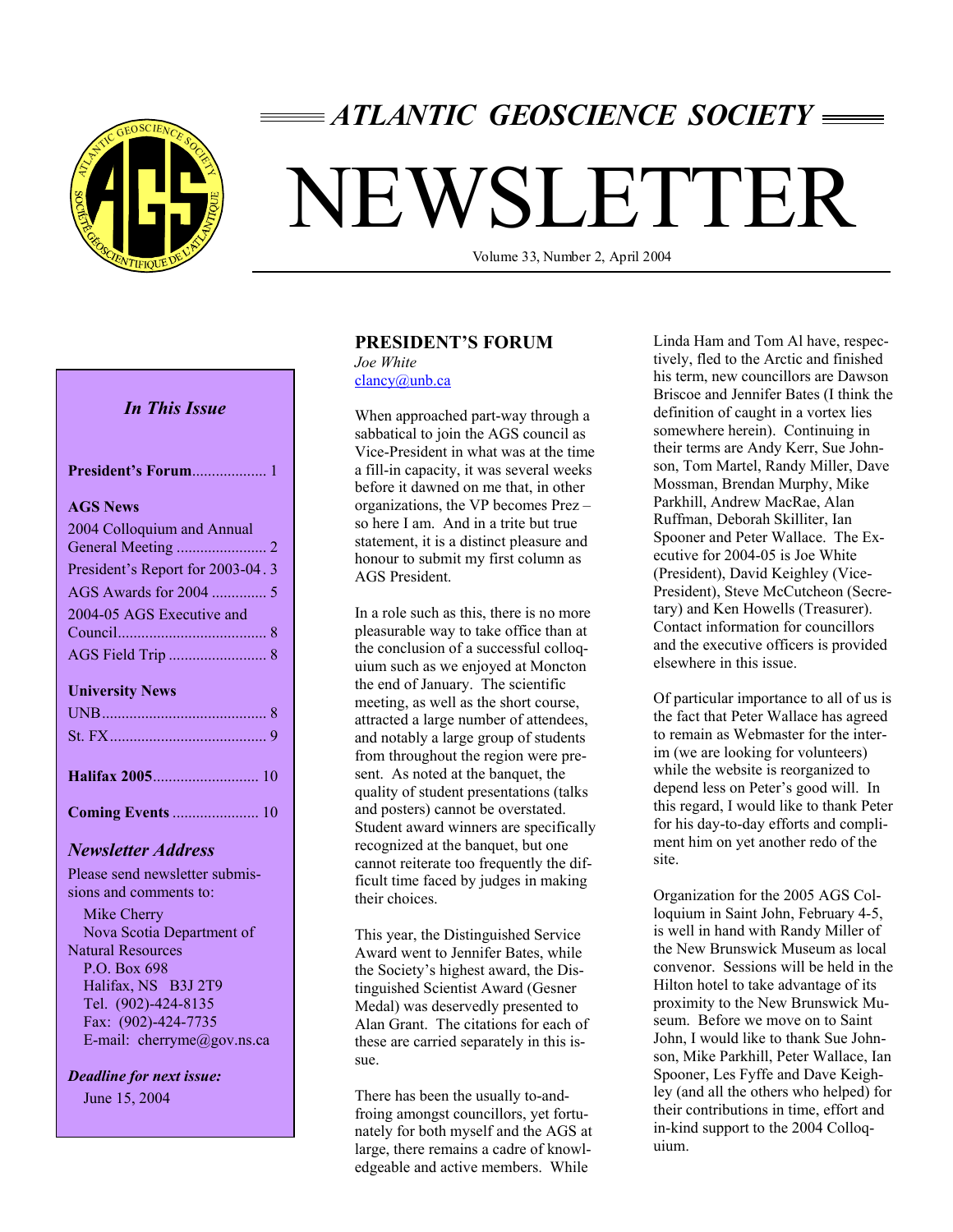Possibly the biggest short term challenge faced by AGS members is the involvement of many of us in preparations for Halifax 2005 GAC – MAC - CSPG - CSSS. If nothing else, this reflects the fact that while regional in organization, we are anything but parochial in outlook and influence. Given the broad success of the AGS - NEGSA meeting in 2003, I anticipate a conference of equal impact. I would encourage our members who may not yet be formally associated with this enterprise to aid and abet it in whatever way they are able. Jennifer Bates is the AGS representative to the local organizing committee and, as May 2005 approaches, I am sure there will

be ample opportunity for professionals and students to do their bit. Although not directly emanating from AGS, the conference cannot help but reflect well on our membership given the great success it will be.

In concluding this first column, I would like to wish the membership a successful and interesting geoscience year and look forward to the challenges of serving your interests.

 $\mathcal{L}_\text{max}$  , where  $\mathcal{L}_\text{max}$  and  $\mathcal{L}_\text{max}$ 

#### **AGS NEWS**

#### **2004 Colloquium and Annual General Meeting**

*Reg Wilson*  Reg.Wilson@gnb.ca

The Society's 2004 Colloquium and Annual General Meeting were held this year at the Delta Beauséjour Hotel in Moncton. Technical sessions were preceded by a tour of the Potash Corporation of Saskatchewan's potash mine near Sussex and an ion microprobe workshop. The workshop was organized by Alan Anderson of St. F.X and was attended by 55 profes-



*Sights from the 2004 Colloquium and Annual General Meeting. Upper left: Sue Johnson and Peter Wallace at the registration desk. Upper right: A small part of Acadia University's presence at the conference. Lower left: Participant in the tour of Potash Corporation of Saskatchewan's mine prepare to go underground. Tour leader Brian Roulston is third from left (yellow hard hat). Lower right: Outgoing president Reg Wilson (right) enjoys a rare quiet moment. Photos courtesy of Howard Donohoe and Dave Lentz.*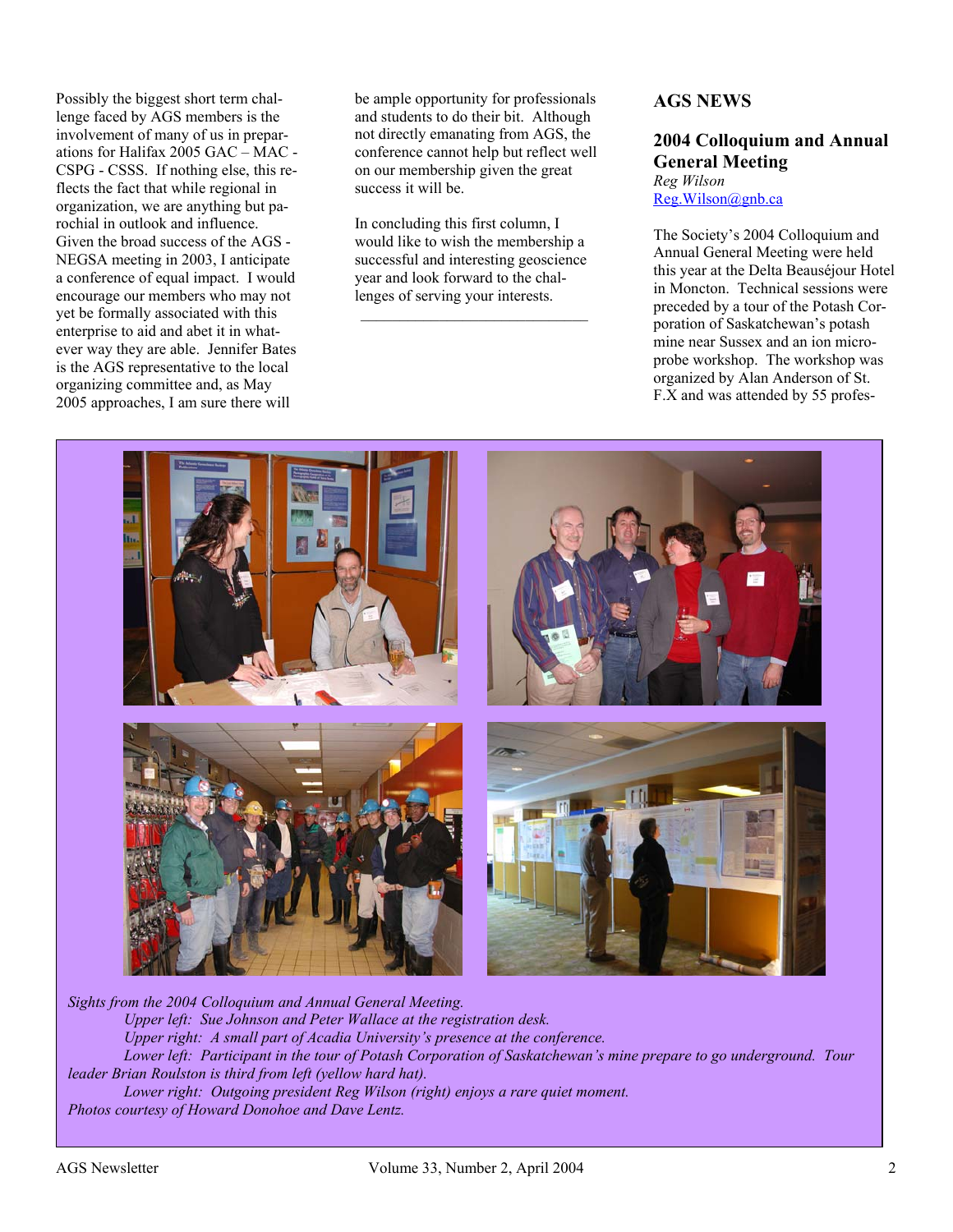sionals and students. Attendees heard presentations about instrumental developments and applications of the ion microprobe in fields ranging from climate change to geochronology. Presenters included Steve Clement (Ion Optical Consulting), Mike Hamilton (Jack Satterly Geochronology Laboratory) and Graham Layne (Woods Hole Oceanographic Institute). The workshop closed with a discussion about the possible establishment of an ion probe facility in Atlantic Canada.

Some 180 people registered for the meeting. The technical program included special sessions on environmental geology, hydrocarbon geology and geophysics, and concurrent general sessions on diverse areas of current research in Atlantic Canada. The Geophysics Session was the first of an anticipated series in memory of J. Eward Blanchard. Dr. Blanchard, who passed away in 2003, was the first geophysicist at Dalhousie University, and pioneered the application of many geophysical methods in resource development in Nova Scotia. He also supervised many students who went on to become prominent members of

the geophysical community.

Student participation in the Colloquium continued at its usual high level, with 15 oral and 19 poster presentations. Each year, the calibre of these presentations astonishes the professionals in the audience, and is a source of great consternation to the judges who must choose winners of annual awards. This year's winners were Shawna Weir Murphy of St. Mary's University and Chris Hamilton of Dalhousie University. Shawna received the Graham Williams Award for her poster "Cretaceous Rocks of Orpheus Graben, Offshore Nova Scotia". Chris was awarded the Rupert MacNeill Award for his oral presentation "Ice-contact Volcanism in Southwest Iceland: Analysis of Hyaloclastite Flow Deposits Using Remote Sensing, Stratigraphy, and Geochemistry".

Recipients of the Society's two major awards – the Distinguished Service Award and the Distinguished Scientist Award (Gesner Medal) – were Jennifer Bates and Alan Grant. Citations for these two awards are provided elsewhere in this issue.

The closing banquet was capped by a fascinating presentation by Djordje Grujic of Dalhousie University, who spoke of his travels to Bhutan. His presentation was entitled "Journeys in the Kingdom of the Flying Dragon: Mountains, People, and Geology of the Bhutan Himalaya".

The organization committee to whom much is owed for the meeting's success comprised Sue Johnson (chair), Mike Parkhill, Peter Wallace and Ian Spooner. Ian brought along a cheerful and capable band of students from Acadia to look after audio-visual equipment: they included Cameron Bartsch, Robin Black, Lori Cook, Russell Hiebert and Tansy O'Connor-Parsons. Brian Roulston led the tour of the PCS mine; Ken Howells organized the Blanchard geophysics session; and Alan Anderson, the ion microprobe workshop. Dave Keighley, Erin Smith and Maurice Mazerolle assisted with set-up and registration, as did Peter Wallace.

The Society also gratefully acknowledges support received from the Potash Corporation of Saskatchewan – New Brunswick Division, the Minera-



*Student award winners at the 2004 Colloquium and Annual General Meeting. Top: Shawna Weir Murphy (St. Mary's University) receiving the Graham Williams Award for the best student poster from Reg Wilson. Bottom: Chris Hamilton (Dalhousie University) receiving the Rupert MacNeill Award for the best student oral presentation from Ralph Stea (left) and Reg Wilson* 

*Photos courtesy of Howard Donohoe.*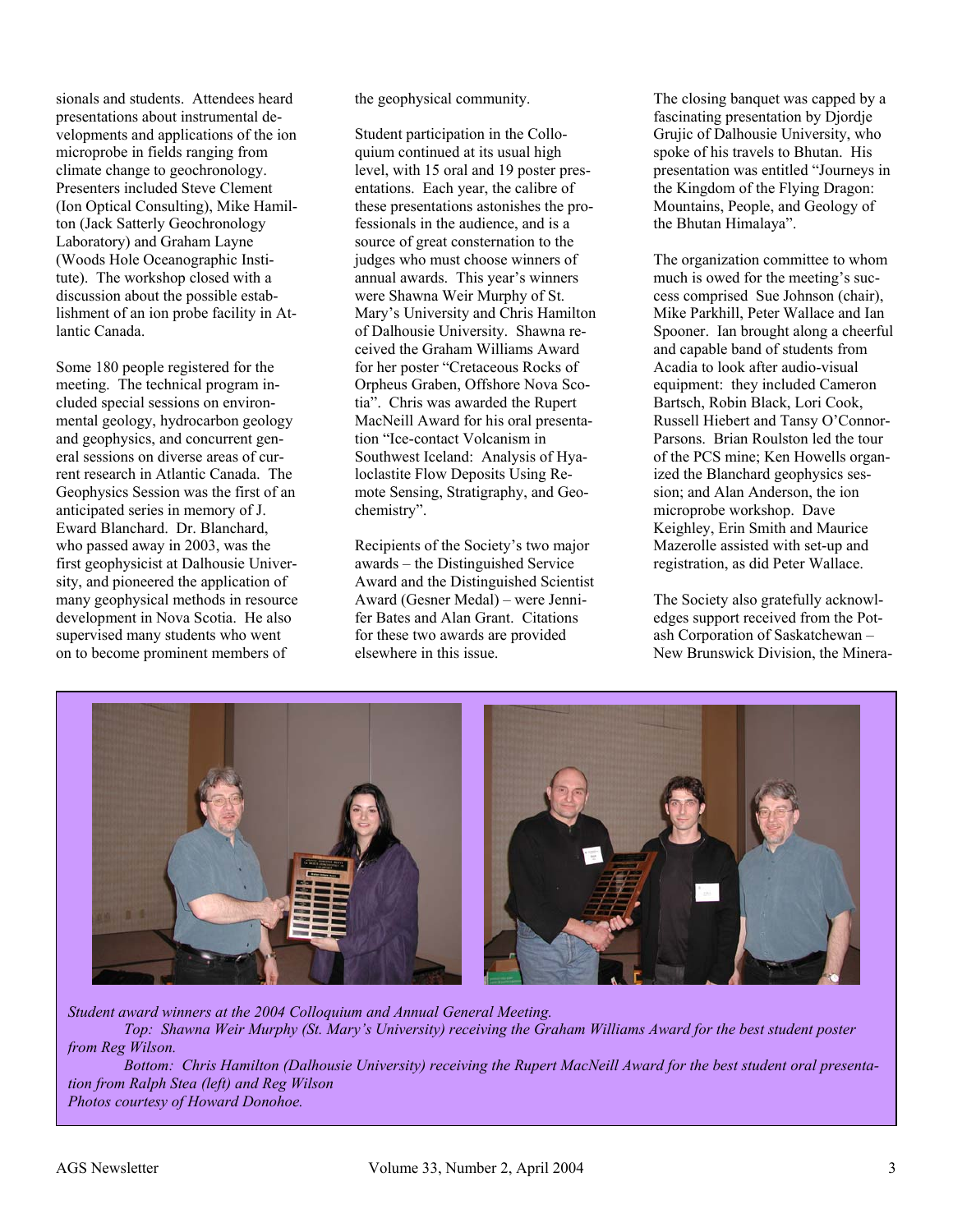logical Association of Canada, Corridor Resources Ltd., Freewest Resources Ltd., McGregor Geoscience Ltd., and St. Francis Xavier University.

*Editor's Note: The preceding is an abridged version of an article in the Spring 2004 issue of GEOLOG.* 

\_\_\_\_\_\_\_\_\_\_\_\_\_\_\_\_\_\_\_\_\_\_\_\_\_\_\_\_\_

#### **President's Report for 2003- 2004**  *Reg Wilson*

Reg.Wilson@gnb.ca

The mission statement of the Atlantic Geoscience Society (AGS) is to communicate ideas and information about earth science in general and the geology of Atlantic Canada in particular, both to the professional geoscience community and the general public. To achieve these ends, the AGS organizes colloquia, sponsors special projects, and engages in numerous outreach activities aimed at fostering the interchange and dissemination of geoscientific knowledge. The following is a summary of these activities, and the accomplishments made possible by dedicated AGS volunteers over the past year.

The 2003-2004 term began auspiciously with a very successful joint meeting of AGS and the Northeastern Section of the Geological Society of America (NEGSA), held in Halifax on March 27 to 29, 2003. Co-chairs Marcos Zentilli and David Scott, and members of their organizing committee, are to be congratulated for their outstanding achievement in staging this event. Approximately 660 registrants, about half of whom were GSA members, attended some 406 oral and poster presentations, organized into 5 symposia and 12 theme sessions. The presentation of the AGS awards is a highlight of each year's banquet, and two very worthy individuals were honoured in Halifax. The Distinguished Service Award went to Bob Grantham, formerly of the Nova Scotia Museum and now at the Johnson GeoCentre in St. John's, Newfoundland. The winner of the Distinguished



*Outgoing President Reg Wilson delivering the 2003-04 President's Report at the Annual General Meeting. Photo courtesy of Howard Donohoe.* 

Scientist Award (Gesner Medal) was Georgia Pe-Piper of St. Mary's University. Given the large number (165) of student oral and poster presentations and the concomitant difficulties involved in judging, no Rupert Mac-Neill or Graham Williams awards were made: instead, ALL student presenters were awarded a copy of the Society's flagship publication, *The Last Billion Years*. Our banquet speaker was Steve Blasco of GSC Atlantic, who delivered a fascinating presentation on his adventures aboard a Russian submersible while exploring the remains of HMS Titanic.

Meetings of the AGS Council were held on May 5, August 21 and October 15, 2003, and January 30, 2004. With the exception of the latter, all meetings were conducted by teleconference, which has proved to be relatively low-cost and complication-free, while saving many councillors the time and expense of travelling long distances. As usual, much of the Society's business was carried out by our various committees, the reports of which have been compiled by Mike Parkhill in the 2004 Colloquium Program and Abstracts.

The Products Committee, chaired by Ken Howells, assesses all proposals

for AGS products, especially those requesting grants. This year, the Products Committee reviewed proposals for a revised edition of the Nova Scotia Geological Highway Map (submitted by the committee of the same name), a Nova Scotia GeoSites brochure (submitted by the Education Committee), the book *Gesner's Dream* by the New Brunswick Branch of CIM, and a "Geology Rocks the Campus" geoscience day for aboriginal students, submitted by the Equity and Diversity Committee of APEGNB. Grants approved by Council included \$2000 for the Geological Highway Map, up to \$2574 for the GeoSites brochure (depending on the number of private sector partners), \$2000 for *Gesner's Dream* (book purchase), \$250 for "Geology Rocks the Campus", \$500 for AUGC, and \$500 to support the CANQUA meeting held in Halifax in June, 2003.

The Education Committee, chaired by Graham Williams, is perhaps the most visible committee because of the various outreach activities with which it is involved. Projects that fell under the Education Committee umbrella for 2003-2004 include the Nova Scotia geological sites pamphlet, the Fundy Basin paintings and poster project, Earthnet, the AGS – Photographers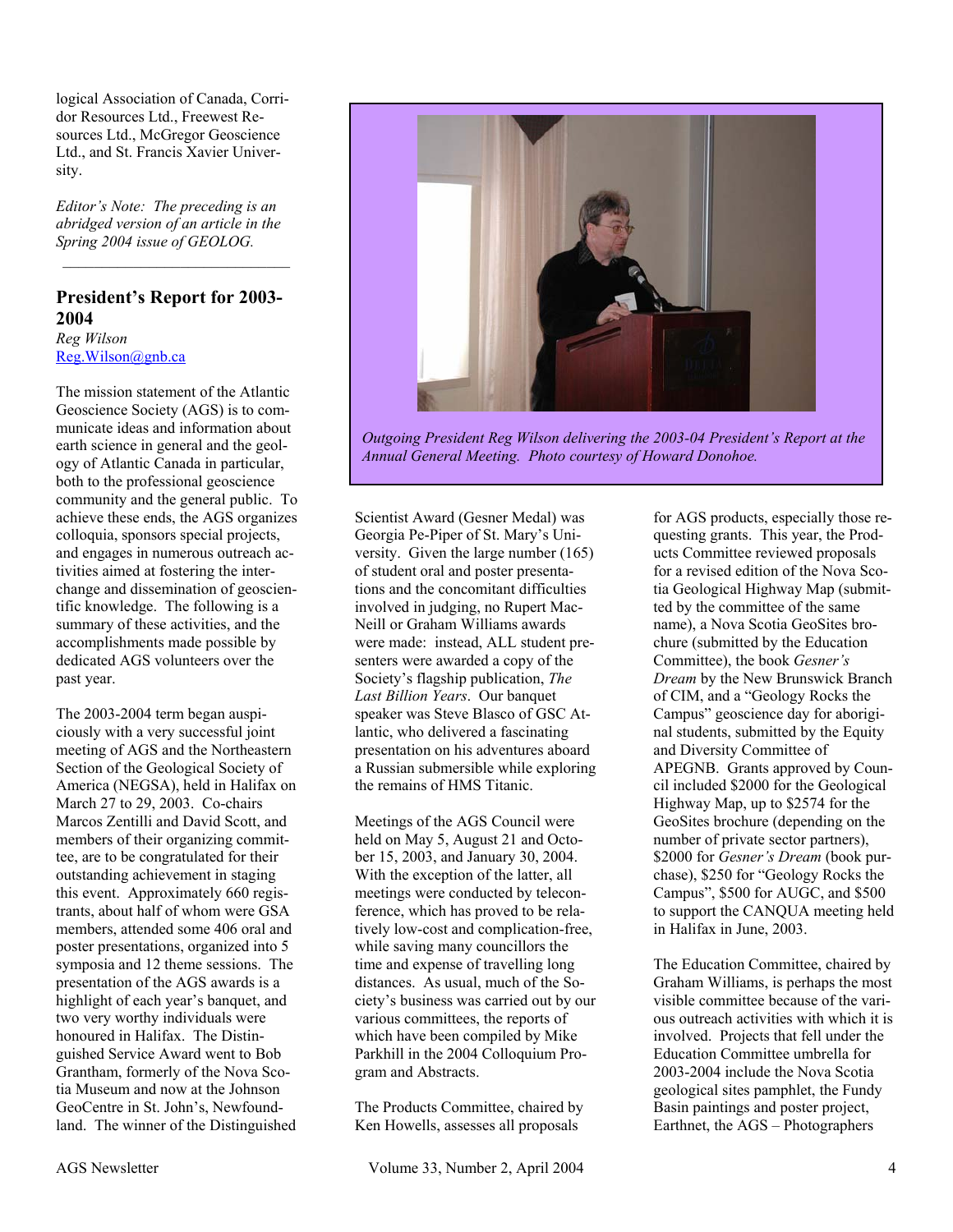Guild of Nova Scotia Geology and Photography Competition, the "Beyond the Last Billion Years" talk series, and two publications – a poster called "The Evolving Maritimes" and a "The Last Billion Years" colouring book. Details can be found in the report of the Education Committee. The "Beyond the Last Billion Years" talk series merits special mention here because of its phenomenal success. Seven talks were presented in 2003, with a total attendance of well over 650 people, the majority of which were non-geologists. As a result, the AGS has reached a very broad audience. The talk series will continue next year, and anyone with suggestions regarding topics and themes is encouraged to contact Deborah Skilliter at the Nova Scotia Museum of Natural History. The 2003 winner of the photography competition was an image of the North Mountain Basalt and Blomidon Formation, *i.e*., straddling the Triassic – Jurassic boundary, taken at Five Islands Provincial Park by Wayne Garland.

The Video Committee, also chaired by Graham Williams, was involved in fund-raising efforts for the proposed video, "A Gateway to Canada: The Anatomy of Halifax Harbour", but met with little success. So far, just over 40% of the requisite funds have been raised, and the committee is looking forward to a more positive response in 2004.

The EdGeo Committee, chaired by Jennifer Bates, continued its series of teacher workshops with a two-day event in August at the Fundy Geological Museum in Parrsboro. The theme this year was "Experience the Excitement of Earth Science", which attracted 29 participants. The fact that 15 presenters were available to assist at the workshop speaks to the level of commitment within this committee. Another EdGeo success occurred at the AGS – NEGSA meeting in Halifax, where a very well-attended education session entitled "Bringing Geology into the Classroom" was convened by committee members Jennifer Bates, Linda Ham and Anne Marie

#### Ryan.

The APICS Earth Science Committee, chaired by Jarda Dostal, is a perennial sponsor of the Atlantic Universities Geological Conference, held in 2003 at St. Mary's University. About 130 student and faculty attendees participated in an Imperial Oil-sponsored workshop, three field trips, 12 oral presentations and 3 poster displays by students from the Atlantic region. Details on the conference can be found in the APICS report. APICS and AGS also sponsored a speaker's tour, organized by Ian Spooner and Peter Wallace. The 2003-2004 speaker is Brendan Murphy of St. F.X., with a talk entitled "How do supercontinents form?" The talk has so far been delivered at four venues (UNB, NB Museum, Acadia and Dalhousie), with two more on the agenda for Februrary 2004 at St. Mary's and the Nova Scotia Museum of Natural History.

*Atlantic Geology* is the official journal of the AGS, and the only regional geoscience publication in Canada. The editorial staff of Sandra Barr, Ron Pickerill and Rob Fensome have had a very productive year and succeeded in clearing up a great deal of backlogged material. In 2003, Volume 37 (combined Numbers 2 and 3) and Volume 38 (Number 1 and combined Numbers 2 and 3) were mailed, and Volume 39, Number 1, is to be printed by early February 2004. The journal continues to be financially stable, and various production problems with the new printing company, Gaspereau Press, are being resolved. Additional details are available in the Editor's Report for 2003.

Good communication is the lifeblood of an organization comprising members scattered over a large area, and we are fortunate that our two main vehicles for dissemination of news and information are in very competent hands. The AGS Newsletter is thriving under the stewardship of Editor Mike Cherry, and four issues of Volume 32 were published in 2003. Our Webmaster, Peter Wallace, maintains and updates the AGS website, which

for non-members in particular may be the main source of information pertaining to AGS and its activities. I am not the first to point out that Peter has been a stalwart member of AGS over the years, and in addition to his Council duties and website contributions, Peter maintains the registry of members and is commonly seen wherever an AGS display booth is present.

In the past year, AGS erected booths at three events, namely AGS – NEGSA, CANQUA, and the Rockhound Roundup, also known as the Parrsboro Gem and Mineral Show. AGS products and publications have proved so popular at these venues that some are no longer available and others are dwindling rapidly. Our most acclaimed recent publication, *The Last Billion Years*, went into its fourth printing in the early fall of 2003. This means that 6400 copies from the first three printings have been sold and distributed from Nimbus, making the book an official best seller, with over 5,000 copies sold in Canada.

It is clear from the broad spectrum of activities briefly described herein that AGS continues to achieve conspicuous success in its objective of enhancing the awareness of geoscience in the Atlantic region. It has been a pleasure to interact with those whose hard work makes all this possible, and an honour to be President of such a dynamic organization. I would like to extend my gratitude to the Executive and Council for helping to make my life easier, particularly Ken Howells (Treasurer), Jennifer Bates (Past President), Steve McCutcheon (Secretary), Joe White (Vice President), Mike Parkhill, Sue Johnson, Peter Wallace and David Keighley. And thank you to the membership for allowing me this opportunity.  $\mathcal{L}_\text{max}$ 

#### **AGS Awards for 2003-2004**

#### *Distinguished Service Award*

The Distinguished Service Award is given in recognition of exceptional and altruistic contributions to the At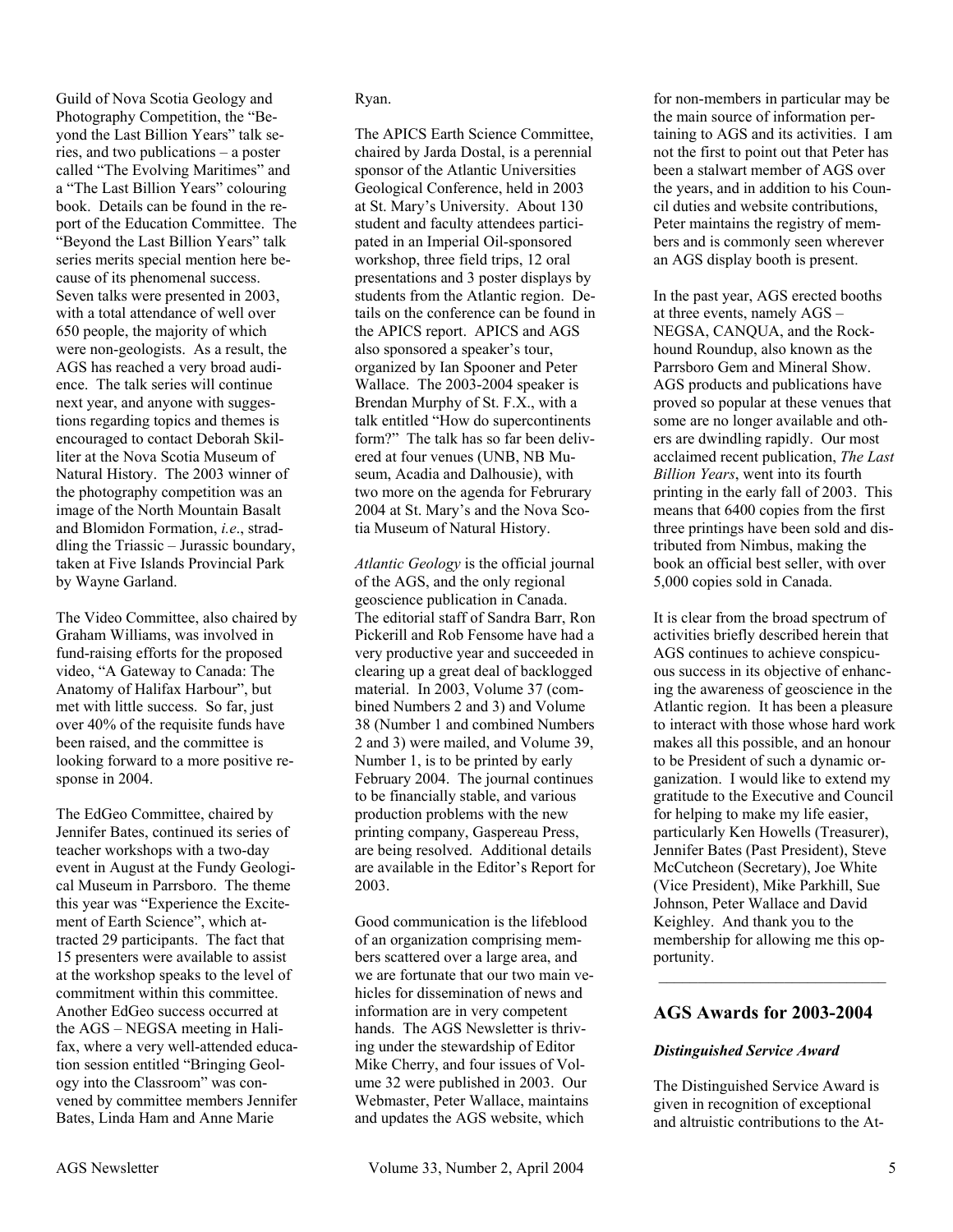lantic Geoscience Society over a long period of time. This year's recipient is Jennifer Bates.

The citation for Jennifer's award was read by Reg Wilson.

Jennifer Bates has made an outstanding contribution to the activities of the Atlantic Geoscience Society, both in the realm of outreach and educational activities and on council, including a term as President.

It was through Jennifer's initiative that EdGEO came to the Maritimes to stay. Jennifer struck a committee in January 1994 to establish the Nova Scotia EdGEO series of workshops, and it speaks volumes for Jennifer's tact, diplomacy and organizational skills that, after ten years, she still chairs the Committee and is on good terms with all the members. Under Jennifer's guidance, the workshop has become a highly successful annual event, changing location each year to give teachers throughout Nova Scotia the opportunity to attend. Venues have included Dartmouth/Halifax (1994, 2004), Syd-

ney (1995), Wolfville (1996), Bridgewater (1997), Truro (1998), Parrsboro (1999, 2001, 2003), Antigonish (2000) and Digby (2002).

The success of the Nova Scotia EdGEO program is becoming legendary: teachers continue to give rave reviews, and much of this success is due to Jennifer's continuing contribution as chair of the local committee and as an active participant. For this alone, she deserves to be awarded the Society's Distinguished Service Award. But she has other claims to fame, including her roles in the development of EarthNet and the publication of *The Last Billion Years*, for which she was production co-ordinator and made a significant contribution to the book's quality and success.

EarthNet, an under-rated highlight of AGS's outreach activities, is a database of resources and information for teachers, students and the general public. Jennifer, again, must be awarded much of the credit for EarthNet, having chaired the committee since its inception in 1995. After a few years of



*Jennifer Bates accepts the 2004 AGS Distinguished Service Award from Reg Wilson. Photo courtesy of Howard Donohoe.* 

low activity because of the difficulty of acquiring sustainable funding, EarthNet is now being reborn under Jennifer's leadership, thanks to a new enlightened approach to outreach in the public sector. The aim is to make EarthNet a world leader in geoscience educational databases.

Another notable contribution that Jennifer has made was during her term as president of AGS in 2002-2003. The 2003 annual meeting was combined with the annual meeting of the Geological Society of America's Northeastern Section and held in Halifax. It was a huge success, attended by about 600 people, and drew rave reviews. One of the highlights was the one-day session, "Bringing Geology to the Classroom". Jennifer was the prime motivator and organizer, with help from Linda Ham and Anne Marie Ryan. The session was packed throughout the day, no mean feat when most of the attendees were teachers giving up a treasured Saturday.

For these contributions and many others, Jennifer Bates is a worthy recipient of the Society's Distinguished Service Award.

\_\_\_\_\_\_\_\_\_\_\_\_\_\_\_\_\_\_\_\_\_\_\_\_\_\_\_\_\_

#### *Distinguished Scientist Award (Gesner Medal)*

The Gesner Medal is awarded to a person who has developed and promoted the advancement of geoscience in the Atlantic region through his or her own effort (*i.e.* publications, maps, memoirs, etc.). Dr. Alan Grant of the Geological Survey of Canada is the 2004 recipient.

The following citation was read to the banquet by Alan Ruffman:

Alan Grant is one of the finest compilers of geology and geophysics that we have in our region of Atlantic Canada. His reputation for top-notch work is legion, and for the past 37 years there has not been a Canadian east coast compilation that has not included Alan Grant's work – be it the *Decade of*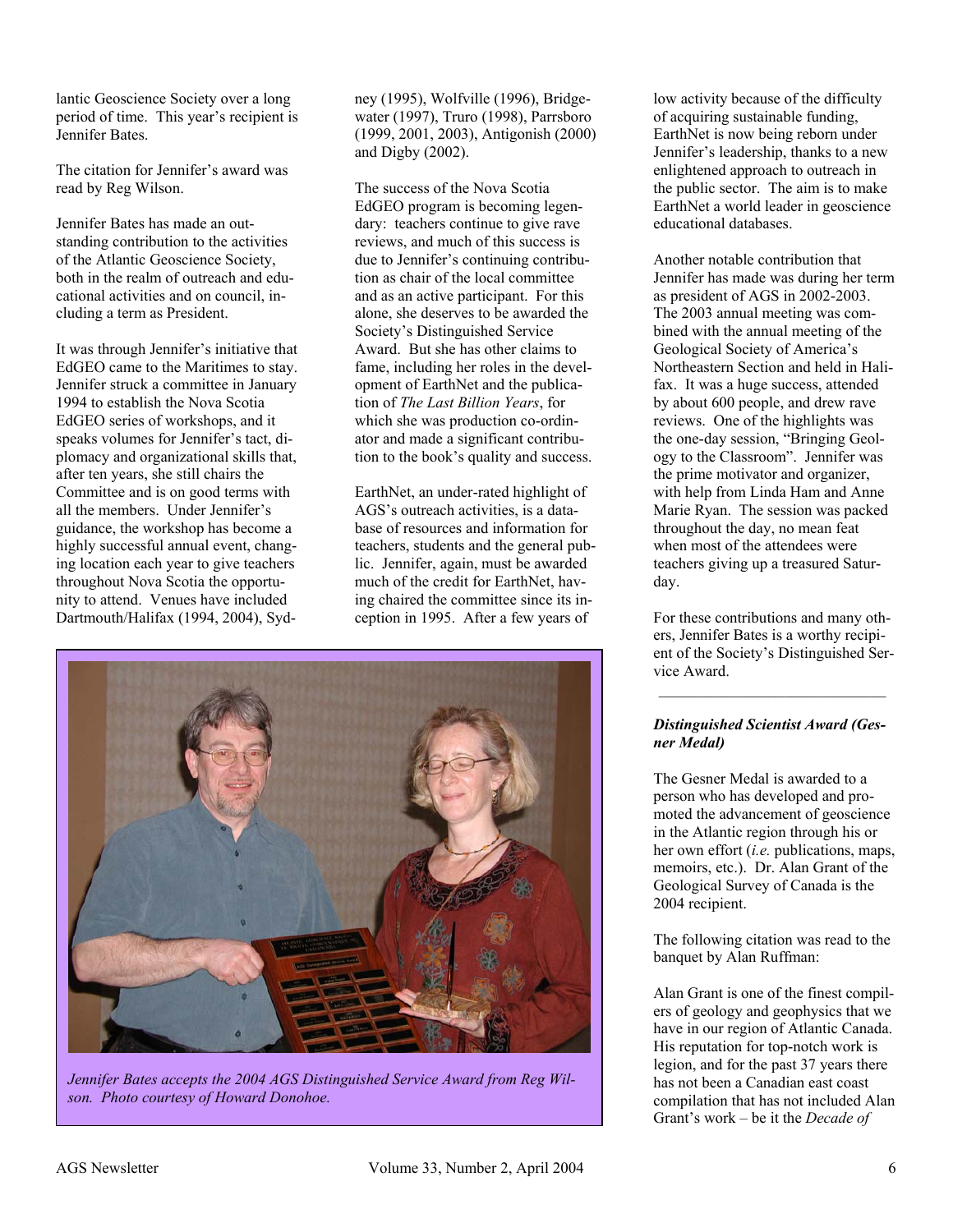*North American Geology* volumes, reviews of the continental margin off Labrador, in Baffin Bay, off eastern Newfoundland, geophysical results for potential petroleum provinces of Eastern Canada, isopach maps of east coast sediment thicknesses, basement contours off Eastern Canada, Palaeozoic seafloor geology of Hudson Bay, seafloor geology of the Gulf of St. Lawrence, maps of seismic basement, Newfoundland to Nares Strait, or basement character and sediment thickness over the same area, etc., etc.

Alan Grant came out of six years of work with Mobil Oil Canada Ltd. as a seismic field person and an interpreter, and was comfortable working with deep seismic data long before these sorts of data were generally available to the Geological Survey of Canada or university scientists. He speaks the language of the oil company explorationist, and he has not ever forgotten it despite going back to school to earn a second science degree in geology, a BSc in geology, then going on to an MSc at the University of New Brunswick on recent marine sediments in Baffin Bay in 1965, and finally a Dalhousie PhD in 1971 on the continental margin off Labrador and Eastern Newfoundland. And he is used to working with early poor quality offshore seismic data. His recent Gulf of St. Lawrence work is a credit to his perseverance with such data! As a result, there is a steady stream of oil companies' personnel into his office at the Geological Survey of Canada – Atlantic. And Alan takes time to talk to them. He has always taken time to talk to all who approach him, and in that sense has probably affected any number of firms' plans to enter the East Coast Canadian petroleum scene in ways that no-one can enumerate or document.

I first met Alan Grant as an undergraduate student when I drove a station wagon of Geological Survey of Canada hammer seismic equipment back from Winnipeg where I'd worked the summer of 1962 on profiling the proposed Winnipeg Floodway. I was detailed to stop in the Kirkland

Lake area, where I met Alan who had just finished his summer as interpreter on the GSC seismic refraction crew in southern Ontario. I showed him how to run our gear, and then he and I diligently swung the sledgehammer over a two- or three-day period as we tried to map the buried glacial valleys and esker thicknesses in the area. A sample of kimberlite had just been found in an esker, and the GSC was keen to start a diamond rush in Ontario. It took about 30 years, but as we now all know, Canada is now producing diamonds with lots of promise for more. Alan impressed me in that first encounter as a teacher, and has ever since.

We shared the cruise of the launch NEEDLIK during a glorious, sunny, day-long, sub-bottom profiling run across from the Ottawa Islands in Hudson Bay to the shoreline of the Province of Québec in 1965. And regularly while Alan was a scientist at the Atlantic Geoscience Centre and I was at Geomarine Associates Ltd., I,

or my employees, did not hesitate to drop in to chat with Alan, to get some guidance, share his dry humour, locate a line of seismic data, look over his shoulder as a map was coming together, and I hope occasionally offer our own piece of worthwhile advice. I am sure that the selection committee found Alan's letters of support all reflected a great admiration for Alan, not only as a geoscientist, but also as a mentor, as a role model, as a listener, and as a person.

Dr. Alan Grant, now an Emeritus Scientist at the Geological Survey of Canada at the Bedford Institute of Oceanography, is being awarded the 2004 Gesner Medal of the Atlantic Geoscience Society, to recognize his long and impressive contribution to geology and geophysics in Atlantic Canada, and well beyond. His areas of contribution cover not only all parts of Canada's offshore, from the Arctic Islands south along all parts of the eastern Canada continental shelf and slope, including those of west



*Alan Grant, recipient of the 2004 AGS Distinguished Scientist Award (Gesner Medal), accepts his medal from Alan Ruffman (left) and Reg Wilson (right). Photo courtesy of Howard Donohoe.*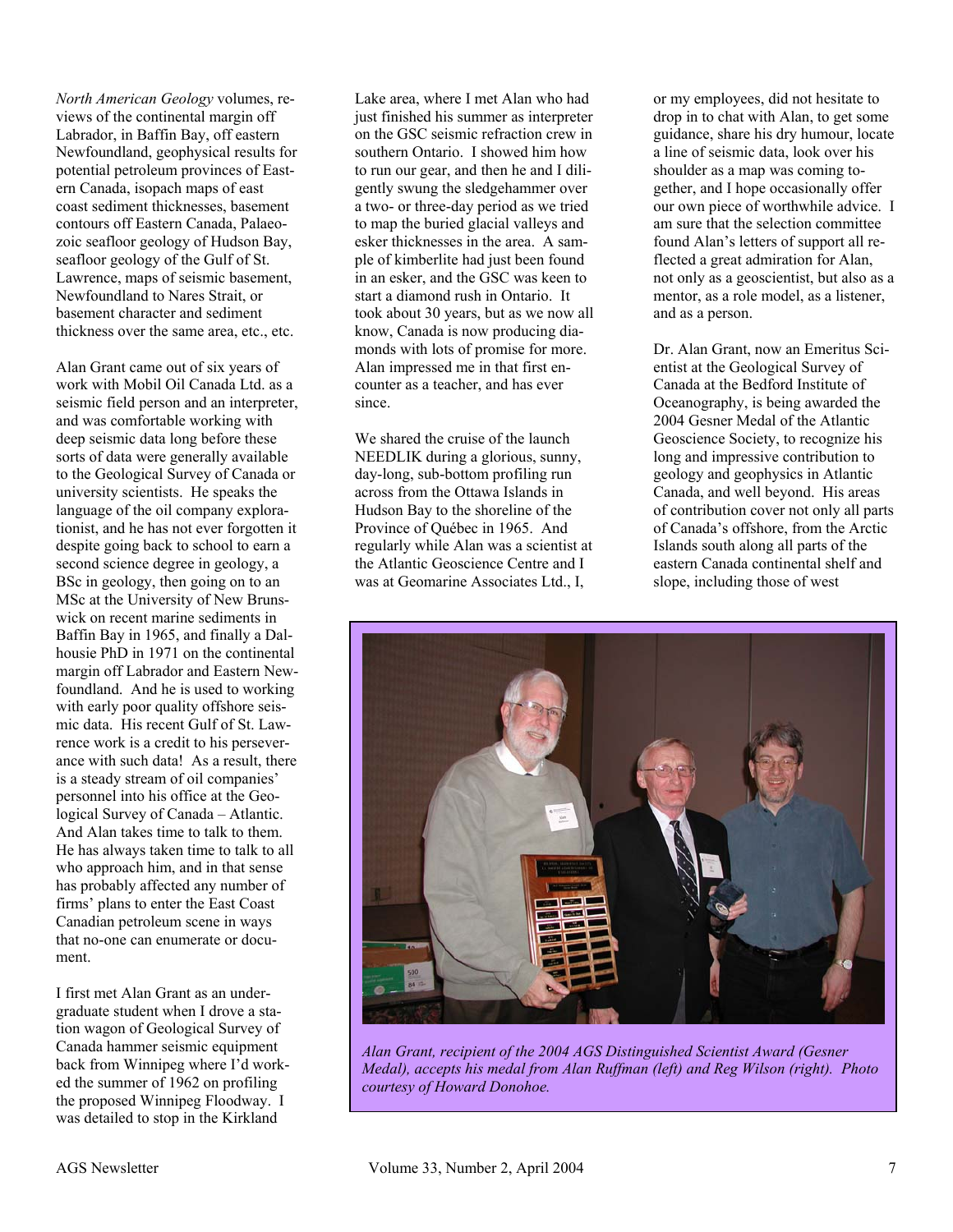Greenland, the Labrador margin, Orphan Knoll and Flemish Cap, Hudson Bay, Gulf of St. Lawrence, and the Scotian Shelf through to Georges Bank, but also parts of southern and northern Ontario, and the subsurface geology of Alberta and southern Saskatchewan as he began his career. His curriculum vita and bibliography show us a very wide publication range, reaching beyond 200 items to date (and still growing!), from company private reports for Mobil Oil Canada Ltd., Geological Survey of Canada Papers, Memoirs, Maps and Open File Reports, to a wide variety of international, national, and regional peerreviewed journals, including *Science*  and *Nature* on at least four occasions. He has also published in journals reaching a very wide, more popular, audience, such as *Geotimes*, *Geos* and *Episodes*.

Alan Grant's extensive bibliography includes regular presentations to the Atlantic Geoscience Society's annual colloquium. He is a regular participant at the Geological Association of Canada's annual meetings, and at various national, and occasionally international, meetings. Dr. Grant, as a federal employee, like all employees in the GSC, suffered the all-toocommon federal stricture on travel to international conferences. He was, however, used regularly at the GSC annual review with talks and posters. Dr. Grant also served two periods of eight and two years as Associate Editor of the Bulletin of the Canadian Society of Petroleum Geologists.

He has persevered and produced scientific work at the Atlantic Geoscience Centre at the Bedford Institute of Oceanography far beyond most others, in spite of an Ottawa-driven policy of under-funding and understaffing. Alan received the M.J. Keen Medal from the Geological Association of Canada in 1997. We can be quite proud to have a person like Alan Grant in our camp, and tonight we are delighted to honour his 47 years in geology and geophysics, with the award of the Gesner Medal, the Atlantic

Geocience Society's Distinguished Scientist Award. Well done, sir!

#### **AGS Field Trip**  *Peter Wallace*  peter.wallace@dal.ca

At the Executive Meeting during the 2004 Colloquium, the suggestion was made to hold an AGS Field Trip during the fall of 2004 (late September to early October). A fall trip, instead of one during the summer, makes sense for many reasons, from logistics to the availability of participants and leaders. Suggestions needed from the AGS membership on where a trip might be held and/or who might be available to lead it. As the GAC-MAC-CSPG-CSSS and NAPC conferences are coming up in 2005, this is an opportunity for a dry run of a field trip planned for either of those meetings. Visit the AGS website (History of the AGS page to see what other trips have

been held. If you have ideas or wish to volunteer your services, contact Peter Wallace at 902-494-2364 or peter.wallace@dal.ca.

\_\_\_\_\_\_\_\_\_\_\_\_\_\_\_\_\_\_\_\_\_\_\_\_\_\_\_\_\_

### **UNIVERSITY NEWS**

#### **University of New Brunswick**  *Dave Lentz*

dlentz@unb.ca

The Geology Department at the University of New Brunswick has been quite busy this term with numerous visiting lectures, in particular the CIM Distinguished Lecturer, Dr. Nand Dave (CANMET). Dr. Dave presented a lecture entitled "Uranium Mine Waste Management, Rehabilitation and Decommissioning - A Canadian Perspective". The Department is currently hosting two Post-Doctoral Fellows. Dr. Lisa Cavé is working with the UNB Environmental Geochemistry Group, in particular Tom

#### **2005-2005 Executive and Councillors of the Atlantic Geoscience Society**

#### **Executive**

Joe White (President) clancy a clancy a clancy and clancy and clancy and clancy and clancy and clancy and clancy and clancy and clancy and clancy and clancy and clancy and clancy and clancy and clancy and clancy and clancy David Keighley (Vice President) david.keighley@gnb.ca Steve McCutcheon (Secretary) steve.mccutcheon@gnb.ca Ken Howells (Treasurer) khgeoscience@navnet.net Reg Wilson (Past President) reg.wilson@gnb.ca

#### **Councillors**

Alan Ruffman no e-mail

Jennifer Bates jennifer.bates@nrcan.gc.ca<br>
Dawson Brisco briscode@nrcan.gc.ca<br>
briscode@nrcan.gc.ca briscodc@gov.ns.ca Susan Johnson susan.johnson susan.johnson algeb.ca Andrew Kerr akr $(\partial z)$ eppo.geosurv.gov.nf.ca Andrew MacRae andrew.macrae@smu.ca Tom Martel the Corridor Contract of the Corridor Corridor.ns.ca Randy Miller<br>
David Mossman<br>
David Mossman<br>
David Mossman<br>
David Mossman<br>
David Mossman<br>
David Mossman<br>
David Mossman<br>
David Mossman<br>
David Mossman<br>
David Mossman<br>
David Mossman<br>
David Mossman<br>
David Mossman<br>
David Mossman  $d$ mossman $@$ mta.ca Brendan Murphy bmurphy bmurphy bmurphy bmurphy as the set of the set of the bmurphy as fx.ca. Mike Parkhill michael.parkhill@gnb.ca Deborah Skilliter skillidm@gov.ns.ca Ian Spooner ian.spooner@acadiau.ca Peter Wallace **peter.wallace** peter.wallace *peter.wallace add ca*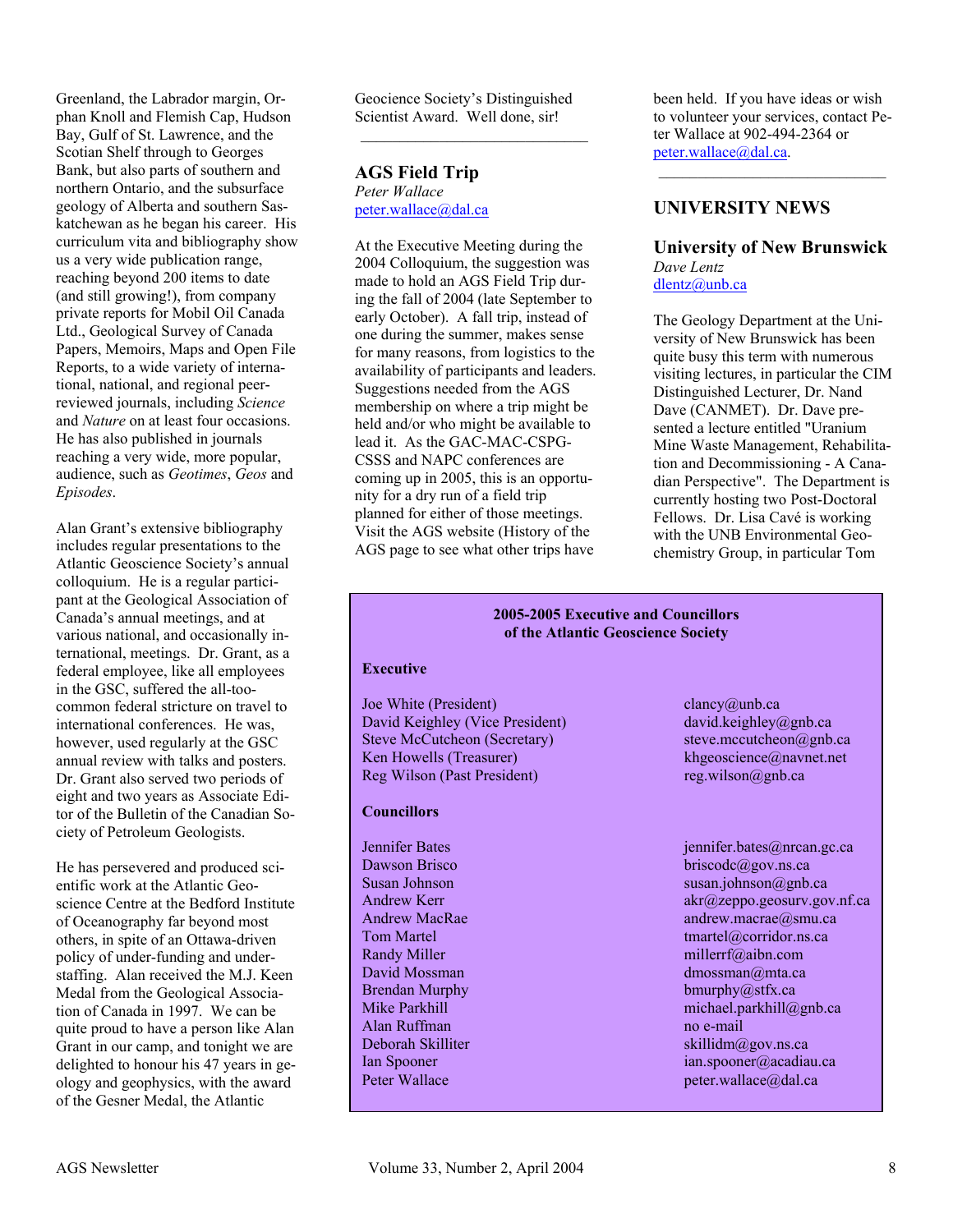Al, and Dr. Claudia Trepmann is working with the UNB Impact Geology Group, in particular Profs. John Spray and Richard Grieve.

Our students recently visited the Brunswick No. 12 mine and mill near Bathurst, the Belledune lead smelter, and the Potash Corporation of Saskatchewan's mine at Sussex. We thank Noranda and PCS staff for the excellent tours and hospitality.

Prof. Ron Pickerill is on sabbatical until the end of June, although he has been in the Department daily and continues to enjoy being harrassed by authors in his duties as editor of several journals. Ron is continuing his research in the Carribean, as well as on Precambrian - Cambrian boundary trace fossils. He is hoping to visit collaborators in Denmark, Holland, and the UK. Prof. Tom Al is also on sabbatical and has been very busy with his research, graduate students, and getting the new CFI imaging facility equipment in place before his sabbatical finishes in July. Prof. David Lentz was elected to be the Geoscientist-at-Large for the APEGNB. Together with Prof. Bruce Broster, who is also an APEGNB representative, Dave hopes to keep geoscientists in the province informed on key issues and opportunities related to APEGNB's objectives, as well as contribute to their outreach activities. Dave is also very much looking forward to ending his term as President of the CIM Geological Society in early May.

Mr. J.J. Luke Ootes successfully defended his M.Sc. thesis entitled "Geology of the Crestaurum Gold Mine, Yellowknife Greenstone Belt, Northwest Territories, Canada" in late March. He was supervised by Prof. Dave Lentz. Lastly, we are in the midst of interviewing for our vacant position (Assisant Professor level) in sedimentology and stratigraphy.

 $\mathcal{L}_\text{max}$ 

#### **St. Francis Xavier University**  *Brendan Murphy*  bmurphy@stfx.ca

The winter term has flown - it seems as if it started just yesterday. The walls are reverberating from the buzz of students preparing for exams and finishing term papers, theses and research projects (all on time, of course). But the walls will not be reverberating for long - exams are over April 22, field school runs from April 24 to May 5, and convocation is May 2. Next year, these walls will be silent. Geology (now Earth Science) has been housed in Augustine (the oldest building on campus) for longer than anyone around here can remember. In the old days, a student missing class could be retrieved from the upstairs dorm by a vigilant professor. By late summer, and in time for the start of the 2004-05 academic year, we will have moved to the newly constructed (and yet to be named) Physical Sciences Complex. This \$23.5 million facility will be home to chemistry, physics, earth sciences and engineering. It will house modern undergraduate laboratories and classrooms, as well as facilities for advanced research in each discipline. The complex is part of a \$75 million renewal initiative currently underway at St. FX.

This move is a considerable net gain for the department. Our old building, charming as it is, lacks analytical facilities that a modern building offers. We have also outgrown our space. In addition to undergraduate students, there are now six full-time faculty positions, four lab supervisors, and a host of post-doctoral and graduate students. Our new quarters will offer the space required.

It has been a very busy year for faculty. Alan Anderson continues his investigation of hydrothermal processes in the Earth's crust by field and experimental studies. He is currently working on rare earth element complexing in hydrothermal brines and on zircon – aqueous solution interactions up to 500°C. These experiments have

been conducted at synchrotron facilities in the United States. Alan has been appointed chair of the Canadian Light Source Users Advisory committee and, at the recent AGS colloquium, convened a workshop on the application of the ion probe to the Earth Sciences.

Lisa Kellman studies biogeochemical cycling in watersheds and is Director of EESL (Environmental Earth Science Laboratory) in the Department of Earth Sciences (see http://envscilab.stfx.ca/envirolab/envs ciences.html.) She has been on sabbatical for the 2003-4 academic year.

Hugo Beltrami studies energy balance at the Earth's surface, looking at temporal and spatial variations of heat flowing in and out of the ground using geothermal data to determine how much the climate has warmed and when. Last year, Lisa and Hugo were recipient of major research awards from the Canadian Foundation for Climate and Atmospheric Sciences. This year, they were awarded \$3,000,000 in research funds over a five-year period from the Atlantic Innovation Fund to examine the important role of variables such as temperature, heat, and moisture on the production of carbon dioxide in the soil profile.

Mike Melchin is studying the Ordovician - Silurian graptolites from Dob's Linn (with Fan Junxuan), the Global Stratotype for that boundary, the record of the Late Ordovician mass extinction in China (with a number of co-authors), and the carbon isotope record of the Late Ordovician-Early Silurian in Arctic Canada, with Chris Holmden. He will visit China in May of this year.

Brendan Murphy is finishing a threeyear term as chair of the department. At time of writing, there are 44 days, 8 hours and 32 minutes left. He is coleader of IGCP 453 - "ancient orogens and Modern Analogues" - which is in the fifth year of a five-year project. The 2003 meeting of the project was held in Western Australia (the Paleo